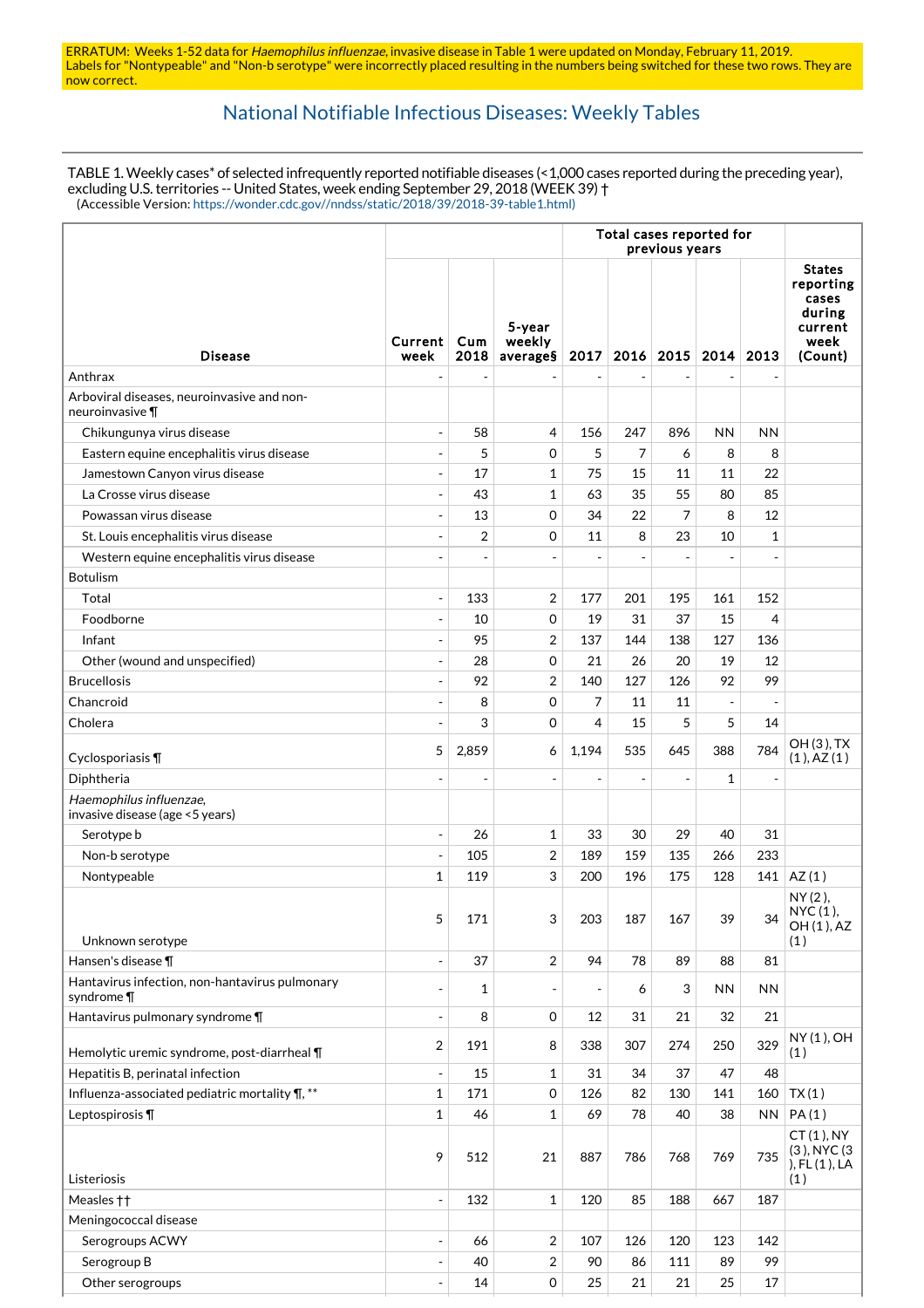TABLE 1. Weekly cases\* of selected infrequently reported notifiable diseases (<1,000 cases reported during the preceding year), excluding U.S. territories -- United States, week ending September 29, 2018 (WEEK 39) † (Accessible Version: https://wonder.cdc.gov//nndss/static/2018/39/2018-39-table1.html)

|                                                                                | Total cases reported for<br>previous years |                          |                              |                          |                          |                          |                          |                |                                                                             |
|--------------------------------------------------------------------------------|--------------------------------------------|--------------------------|------------------------------|--------------------------|--------------------------|--------------------------|--------------------------|----------------|-----------------------------------------------------------------------------|
| <b>Disease</b>                                                                 | Current <sub>1</sub><br>week               | Cum<br>2018              | 5-year<br>weekly<br>average§ | 2017                     | 2016                     | 2015                     | 2014 2013                |                | <b>States</b><br>reporting<br>cases<br>during<br>current<br>week<br>(Count) |
| Unknown serogroup                                                              | 1                                          | 110                      | 3                            | 131                      | 142                      | 120                      | 196                      | 298            | PA(1)                                                                       |
| Novel influenza A virus infections §§                                          | $\blacksquare$                             | 14                       | $\overline{2}$               | 66                       | 23                       | 7                        | 3                        | 21             |                                                                             |
| Paratyphoid fever <b>TT</b>                                                    | $\overline{2}$                             | 40                       | <b>NA</b>                    | <b>NA</b>                | <b>NA</b>                | <b>NA</b>                | ΝA                       | <b>NA</b>      | AL (1), NY<br>(1)                                                           |
| Plague                                                                         | $\overline{a}$                             | $\mathbf{1}$             | $\mathbf 0$                  | 1                        | 4                        | 16                       | 10                       | $\overline{4}$ |                                                                             |
| Poliomyelitis, paralytic                                                       | $\overline{a}$                             | $\overline{a}$           | $\overline{a}$               | $\overline{\phantom{a}}$ | $\overline{\phantom{a}}$ | $\blacksquare$           | $\blacksquare$           | $\mathbf{1}$   |                                                                             |
| Polio virus infection, nonparalytic ¶                                          | $\overline{a}$                             |                          | $\overline{a}$               | $\overline{\phantom{a}}$ | $\overline{\phantom{a}}$ | $\overline{\phantom{a}}$ | $\blacksquare$           |                |                                                                             |
| Psittacosis ¶                                                                  | $\overline{a}$                             | 11                       | 0                            | 5                        | 12                       | 4                        | 8                        | 6              |                                                                             |
| Q fever ¶                                                                      |                                            |                          |                              |                          |                          |                          |                          |                |                                                                             |
| Total                                                                          | $\mathbf{1}$                               | 130                      | 3                            | 193                      | 164                      | 156                      | 168                      | 170            |                                                                             |
| Acute                                                                          | $\mathbf 1$                                | 110                      | $\overline{2}$               | 153                      | 132                      | 122                      | 132                      | 137            | GA(1)                                                                       |
| Chronic                                                                        | $\overline{a}$                             | 20                       | 0                            | 40                       | 32                       | 34                       | 36                       | 33             |                                                                             |
| Rabies, human                                                                  | $\overline{a}$                             | 2                        | $\Omega$                     | $\overline{2}$           | $\blacksquare$           | 2                        | $\mathbf{1}$             | $\overline{2}$ |                                                                             |
| Severe acute respiratory syndrome-associated<br>coronavirus disease (SARS CoV) | ÷,                                         | ÷,                       | ÷,                           | $\overline{\phantom{a}}$ | $\overline{\phantom{a}}$ | $\overline{\phantom{a}}$ | $\overline{\phantom{a}}$ |                |                                                                             |
| Smallpox                                                                       | $\overline{\phantom{a}}$                   | ÷,                       | $\overline{\phantom{a}}$     | $\overline{\phantom{a}}$ | $\overline{\phantom{a}}$ | $\overline{\phantom{a}}$ | $\overline{\phantom{m}}$ | ÷,             |                                                                             |
| Streptococcal toxic shock syndrome \[                                          | 2                                          | 215                      | 3                            | 372                      | 283                      | 335                      | 259                      | 224            | OH(2)                                                                       |
| Syphilis, congenital                                                           | $\overline{\phantom{a}}$                   | 498                      | 12                           | 923                      | 633                      | 493                      | 458                      | 348            |                                                                             |
| Toxic shock syndrome (other than streptococcal) \[                             | $\blacksquare$                             | 20                       | $\mathbf{1}$                 | 30                       | 40                       | 64                       | 59                       | 71             |                                                                             |
| Trichinellosis ¶                                                               | $\overline{a}$                             | 1                        | 0                            | 15                       | 26                       | 14                       | 14                       | 22             |                                                                             |
| Tularemia                                                                      | $\overline{2}$                             | 154                      | 5                            | 239                      | 230                      | 314                      | 180                      | 203            | OH (1), AR<br>(1)                                                           |
| Typhoid fever                                                                  | 4                                          | 234                      | 9                            | 419                      | 376                      | 367                      | 349                      | 338            | NYC (1),<br>MD(1), VA<br>(2)                                                |
| Vancomycin-intermediate Staphylococcus aureus¶                                 | 1                                          | 46                       | 4                            | 109                      | 108                      | 183                      | 212                      | 248            | MO(1)                                                                       |
| Vancomycin-resistant Staphylococcus aureus \[                                  |                                            |                          | $\Omega$                     | $\overline{\phantom{a}}$ | $\overline{\phantom{a}}$ | 3                        | $\blacksquare$           |                |                                                                             |
| Viral hemorrhagic fevers ***                                                   |                                            |                          |                              |                          |                          |                          |                          |                |                                                                             |
| Crimean-Congo hemorrhagic fever virus                                          | $\overline{\phantom{a}}$                   | $\overline{\phantom{a}}$ | -                            | $\overline{\phantom{a}}$ | $\overline{\phantom{a}}$ | $\overline{\phantom{a}}$ | NP                       | NP             |                                                                             |
| Ebola virus                                                                    | $\overline{\phantom{a}}$                   | $\overline{a}$           | $\overline{\phantom{a}}$     | $\blacksquare$           | $\overline{\phantom{a}}$ | $\overline{\phantom{a}}$ | 4                        | <b>NP</b>      |                                                                             |
| Guanarito virus                                                                | $\overline{\phantom{a}}$                   | $\overline{\phantom{a}}$ | $\overline{\phantom{0}}$     | $\overline{\phantom{a}}$ | $\overline{\phantom{a}}$ | $\blacksquare$           | <b>NP</b>                | <b>NP</b>      |                                                                             |
| Junin virus                                                                    | $\overline{\phantom{a}}$                   | Ĭ.                       |                              | $\overline{\phantom{a}}$ | $\overline{\phantom{a}}$ | $\blacksquare$           | <b>NP</b>                | <b>NP</b>      |                                                                             |
| Lassa virus                                                                    | $\overline{\phantom{a}}$                   | $\overline{a}$           | $\overline{\phantom{0}}$     | $\overline{\phantom{a}}$ | $\overline{\phantom{a}}$ | 1                        | $\mathbf{1}$             | <b>NP</b>      |                                                                             |
| Lujo virus                                                                     | $\overline{\phantom{a}}$                   | $\overline{\phantom{a}}$ | ÷,                           | $\overline{\phantom{a}}$ | $\overline{\phantom{a}}$ | $\overline{\phantom{a}}$ | <b>NP</b>                | <b>NP</b>      |                                                                             |
| Machupo virus                                                                  |                                            |                          |                              | $\overline{\phantom{0}}$ | $\overline{\phantom{a}}$ | $\blacksquare$           | <b>NP</b>                | <b>NP</b>      |                                                                             |
| Marburg virus                                                                  | $\overline{\phantom{a}}$                   | $\overline{\phantom{a}}$ | ÷,                           | $\overline{\phantom{a}}$ | $\overline{\phantom{a}}$ | $\blacksquare$           | <b>NP</b>                | <b>NP</b>      |                                                                             |
| Sabia virus                                                                    | $\overline{a}$                             | ÷,                       | $\qquad \qquad \blacksquare$ | $\overline{\phantom{a}}$ | $\blacksquare$           | $\blacksquare$           | NP                       | <b>NP</b>      |                                                                             |
| Yellow fever                                                                   | $\overline{\phantom{a}}$                   | $\overline{\phantom{a}}$ | $\overline{\phantom{0}}$     | $\overline{\phantom{a}}$ | $\overline{\phantom{a}}$ | $\overline{\phantom{a}}$ | $\overline{\phantom{a}}$ | $\blacksquare$ |                                                                             |

-: No reported cases — The reporting jurisdiction did not submit any cases to CDC.

N: Not reportable — The disease or condition was not reportable by law, statute, or regulation in the reporting jurisdiction.

NA: Not available — CDC does not have data because of nomenclature changes in how data are reported for nationally notifiable conditions. NN: Not nationally notifiable — This condition was not designated as being nationally notifiable.

NP: Nationally notifiable but not published — CDC does not have data because of changes in how conditions are categorized.

Cum: Cumulative year-to-date counts.

\* Case counts for reporting year 2018 are provisional and subject to change. Data for years 2013 through 2017 are finalized.

† This table does not include cases from the U.S. territories.

§ Calculated by summing the incidence counts for the current week, the 2 weeks preceding the current week, and the 2 weeks following the current week, for a total of 5 preceding years. Additional information is available at <https://wwwn.cdc.gov/nndss/document/5yearweeklyaverage.pdf>.

¶ Not reportable in all jurisdictions. Data from states where the condition is not reportable are excluded from this table, except for the arboviral diseases and influenza-associated pediatric mortality. Reporting exceptions are available at <http://wwwn.cdc.gov/nndss/downloads.html>.

\*\* Since October 1, 2017, 181 influenza-associated pediatric deaths occurring during the 2017-18 season have been reported. One Wisconsin death occurred during week 8 of the 2015-16 season (the week ending February 27, 2016), bringing the total number of deaths occurring during that season to 94.

†† No measles cases were reported for the current week.